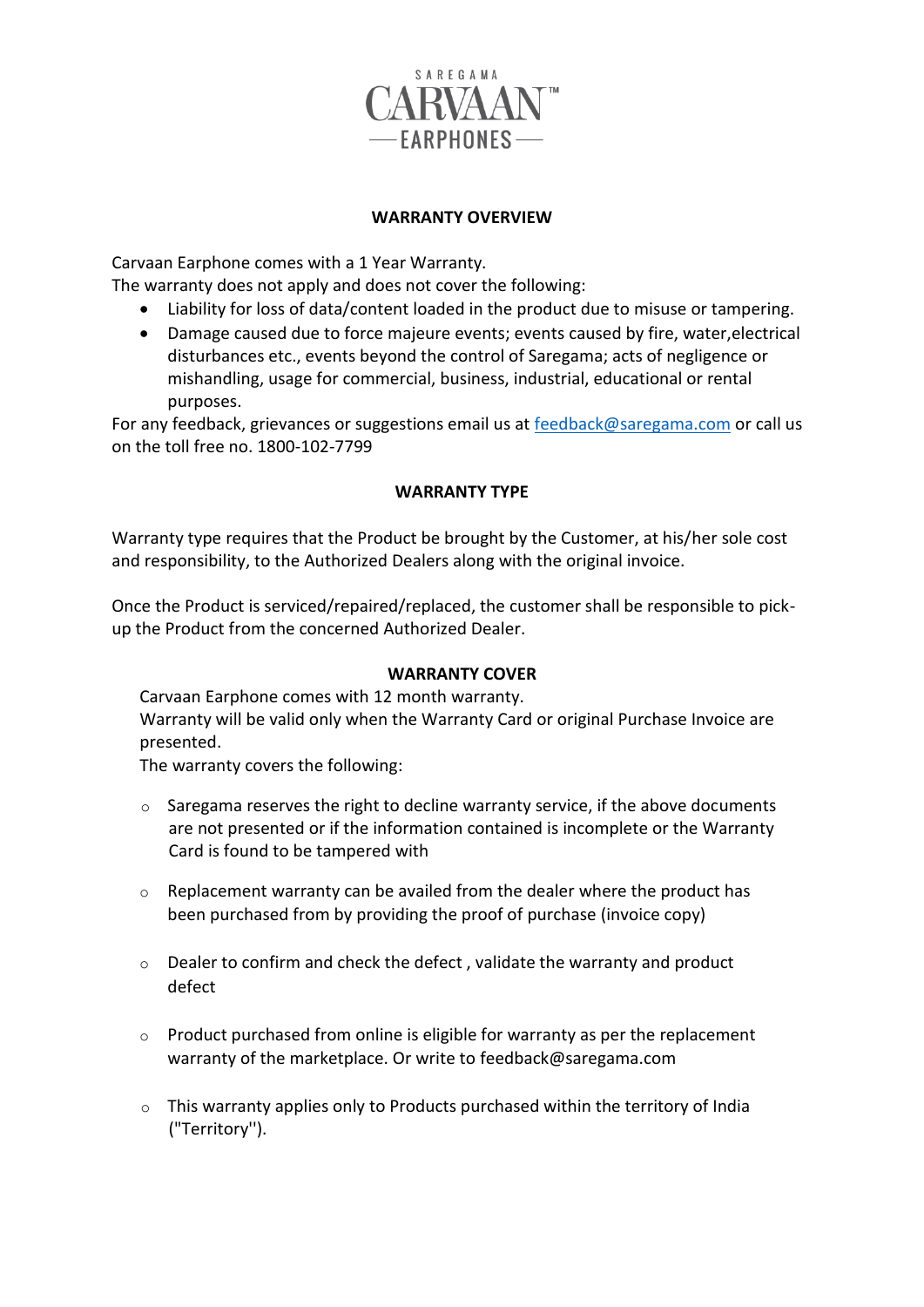

- o This Warranty shall not cover any damages resulting from un-authorized adaptations or adjustments to the product
- $\circ$  This Warranty will be void if the serial no. on the product has been altered, removed or defaced
- $\circ$  This Warranty does not cover damage caused to the product due to improper usage by the customer or incorrect connection of the product to any external equipment which not approved by Saregama. Any deficiency in product performance due to signal reception through third party equipment or third party software will not be under the purview of this warranty
- $\circ$  This Warranty does not apply to normal wear and tear to the earphone cable, earphone jack, Earcups or if the product is used in commercial, business, industrial, educational or rental applications
- $\circ$  This Warranty shall not apply to damages caused to the product by accident, lightening, fire, abnormal voltage, while in transit to service center or purchaser's residence water or liquid spillages, sudden drops, acts of god, excessive shock or any external cause beyond Saregama's control and/or any damage caused due to tampering of the product by an unauthorized agent
- $\circ$  Saregama reserves the right to replace the defective part with an equivalent and/or reconditioned unit
- o Saregama will retain any replaced part/s or component/s
- o The company's obligation shall be limited to repair or providing replacement of part/s only with maximum claim/s, if entertained by the company, limited to the purchase price
- o Technological advances and Product availability status may result in your receiving a replacement product with a lower selling price than the original Product you purchased. Product equivalence will be determined by solely by Saregama
- $\circ$  The warranty is issued at Kolkata, and Courts at Kolkata shall have exclusive jurisdiction over matters covered or flowing from this warranty